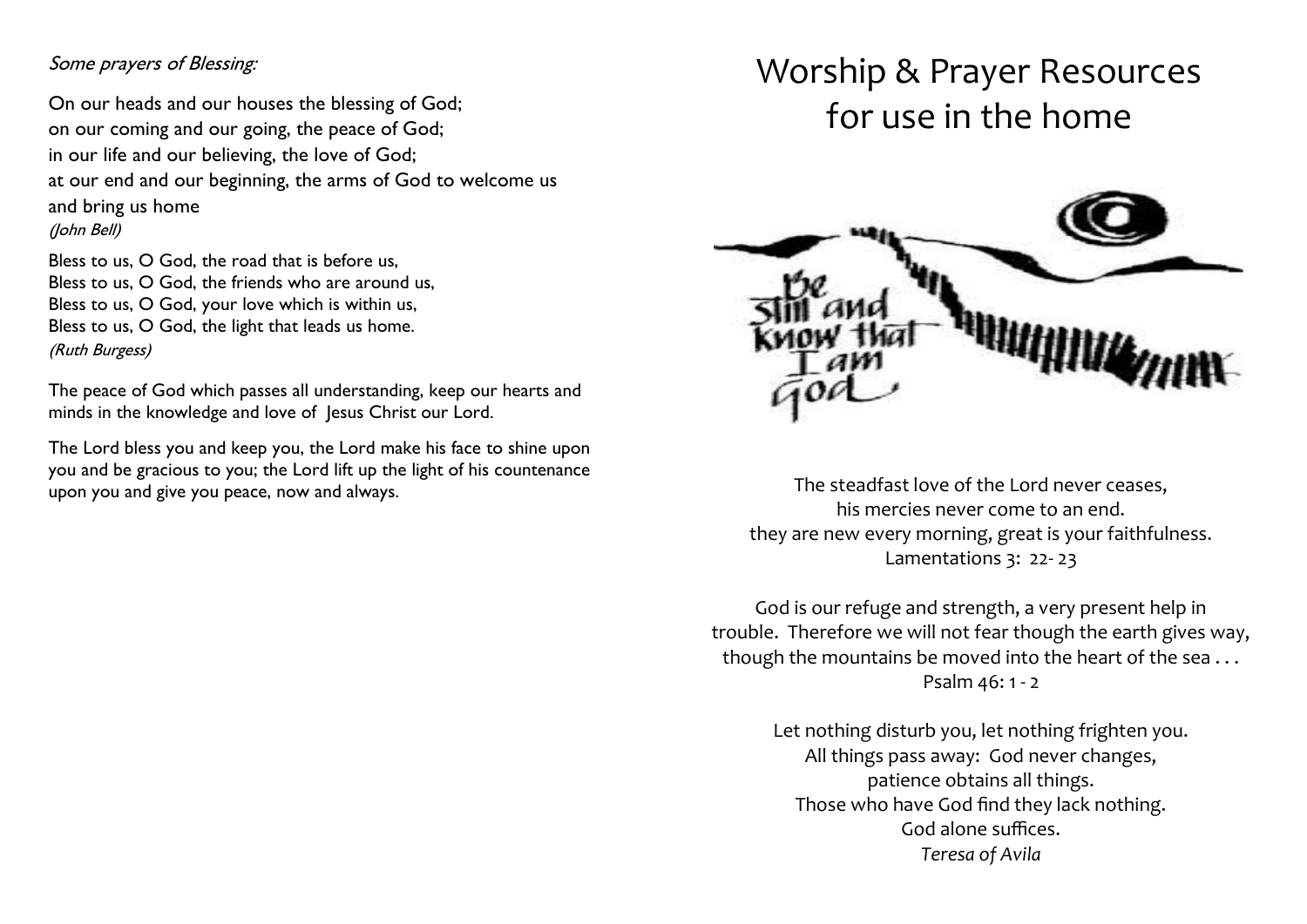## Gathering our hearts and thoughts in worship

The Lord our Redeemer is with us

God of our days and years, we set this time apart for you. Form us in the likeness of Christ so that our lives may glorify you.

The Collect for Ash Wednesday as a prayer of preparation:

Holy God, our lives are laid open before you: rescue us from the chaos of sin and through the death of your Son bring us healing and make us whole in Jesus Christ our Lord. Amen.

Let us hear our Lord's blessing on those who follow him:

Blessed are the poor in spirit, for theirs is the kingdom of heaven. Blessed are those who mourn, for they shall be comforted. Blessed are the meek, for they shall inherit the earth. Blessed are those who hunger and thirst after righteousness, for they will be satisfied. Blessed are the merciful, for they shall obtain mercy. Blessed are the pure in heart, for they shall see God. Blessed are the peacemakers, for they shall be called children of God. Blessed are those who suffer persecution for righteousness' sake, for theirs is the kingdom of heaven.

## Psalm 130

Out of the depths I have called to you, Lord. Let your ears be open to my voice. My hope is in God's word.

If you recorded all our sins who could come before you? My hope is in God's word.

There is forgiveness with you: therefore you shall be feared. My hope is in God's word.

with us. Help us to look to you for the signs of your goodness and love towards us. Amen.

## A prayer of St Benedict:

O gracious and holy Father, give us wisdom to perceive you, diligence to seek you, patience to wait for you, eyes to behold you, a heart to meditate upon you, and a life to proclaim you, through the power of the spirit of Jesus Christ our Lord. Amen.

## The Lord's Prayer

As our Saviour taught us, so we pray: Our Father in heaven, hallowed be your name, your kingdom come, your will be done, on earth as in heaven. Give us today our daily bread. Forgive us our sins as we forgive those who sin **against us.**  Lead us not into temptation but deliver us from evil. For the kingdom, the power, and the glory are yours now and for ever. Amen.

## We affirm our faith in Jesus Christ the Son of God:

Though he was divine, he did not cling to equality with God, but made himself nothing. Taking the form of a slave, he was born in human likeness. He humbled himself and was obedient to death, even the death of the cross. Therefore God has raised him on high, and given him the name that is above every name: that at the name of Jesus every knee should bow, and every voice proclaim that Jesus Christ is Lord, to the glory of God the Father. Amen.

God of compassion, through your Son Jesus Christ you have reconciled your people to yourself. As we follow his example may we obey you with willing hearts and serve one another in love; through Jesus Christ our Lord.

Let us bless the Lord. Thanks be to God.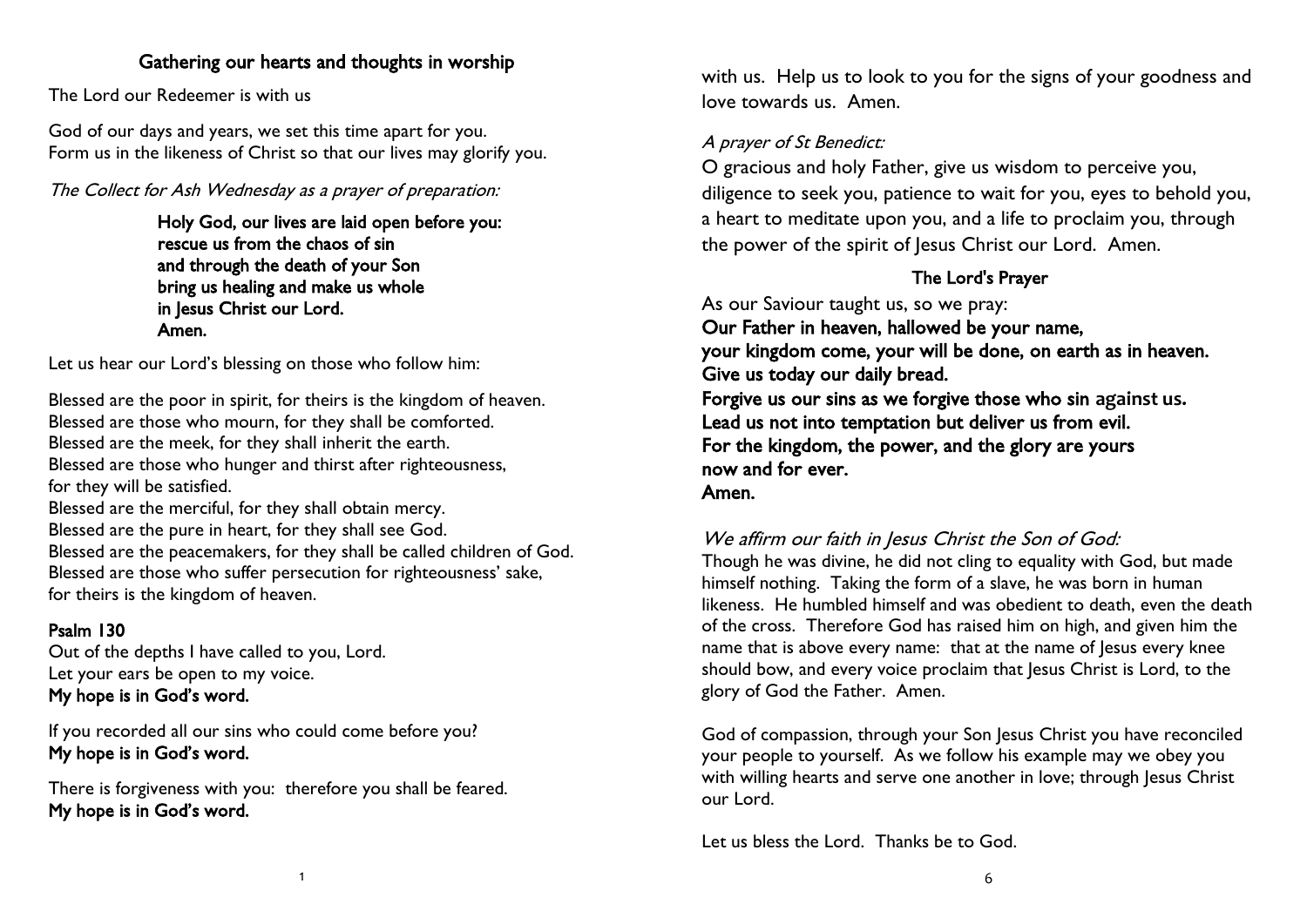Christ in the mouth of friend and stranger.

#### A prayer remembering God is with us:

Lord God, you are always with me. You are with me in the day and in the night. You are with me when I'm happy and when I'm sad. You are with me when I'm healthy and when I'm ill. You are with me when I'm peaceful and when I'm anxious. Today I am feeling . . . . because . . .

Help me to remember that you love me and are with me in everything today. Amen.

#### A prayer adapted from Alexander Carmichael

I am giving you worship with all my life, I am giving you obedience with all my power, I am giving you praise with all my strength, I am giving you honour with all my speech. I am giving you love with all my heart, I am giving you affection with all my sense, I am giving you being with all my mind, I am giving you my sould, O most high God. Praise to the Father, Praise to the Son, Praise to the Spirit, The Three in One.

#### A prayer for the world:

God of love and hope, You made the world and care for creation. But the world feels strange right now. The news is full of stories of Coronavirus. Many people are anxious because of it. Many people are anxious they might get ill. Many people are anxious about family and friends. Be with them in their worries and help them to find some peace. We pray for the doctors, nurses and scientists who are working to discover the right medicines to give hope to those who are ill. We pray for all those anxious about their livelihoods and businesses and about how to make ends meet. Thank you that even in these strange and worrying times, you are

My soul is longing for the Lord, more than those who watch for daybreak My hope is in God's word.

O Israel, wait for the Lord, for with the Lord there is mercy. My hope is in God's word.

Glory to the Father, and to the Son, and to the Holy Spirit. My hope is in God's word.

Readings to use for encouragement and reflection: Psalm 27: The Lord is my light and my salvation Psalm 46: Be still, and know that I am God. Psalm 91: He shall cover you with his wings Psalm 139: O Lord, you have searched me out and known me Isaiah 43 (esp vv.1-7) : Do not fear, for I am with you John 14 : Do not let your hearts be troubled

Use the Bible Discovery Method to help you think about these readings: What does this reading tell us about God? What does it tell us about ourselves and our world? What might I do as result of reading this word?

You may also like to access BBC Daily Worship & Sunday Services. Premier Christian Radio is another resource: MW 1305, 1332, 1413, 1566 or DAB nationally and on-line.

The following churches live stream services on-line: All Hallows by the Tower; Buckingham Parish Church; Canvey Island Church, St. James Church, Clitheroe Search the Church of England Guidance on Covid 19 for more resources. Why not set yourself the challenge of reading through the whole of one of the Gospels during this period? Mark's Gospel is a good place to start.

Our Lord Jesus Christ said: The first commandment is this: 'Hear O Israel, the Lord our God is the only Lord. You shall love the Lord your God with all your heart, with all your soul and with all your strength.' The second is this: 'Love your neighbour as yourself.' There is no other commandment greater than these. On these two commandments hang all the law and the prophets. Amen. Lord have mercy.

Wash away all my iniquity and cleanse me from my sin. Lord have mercy.